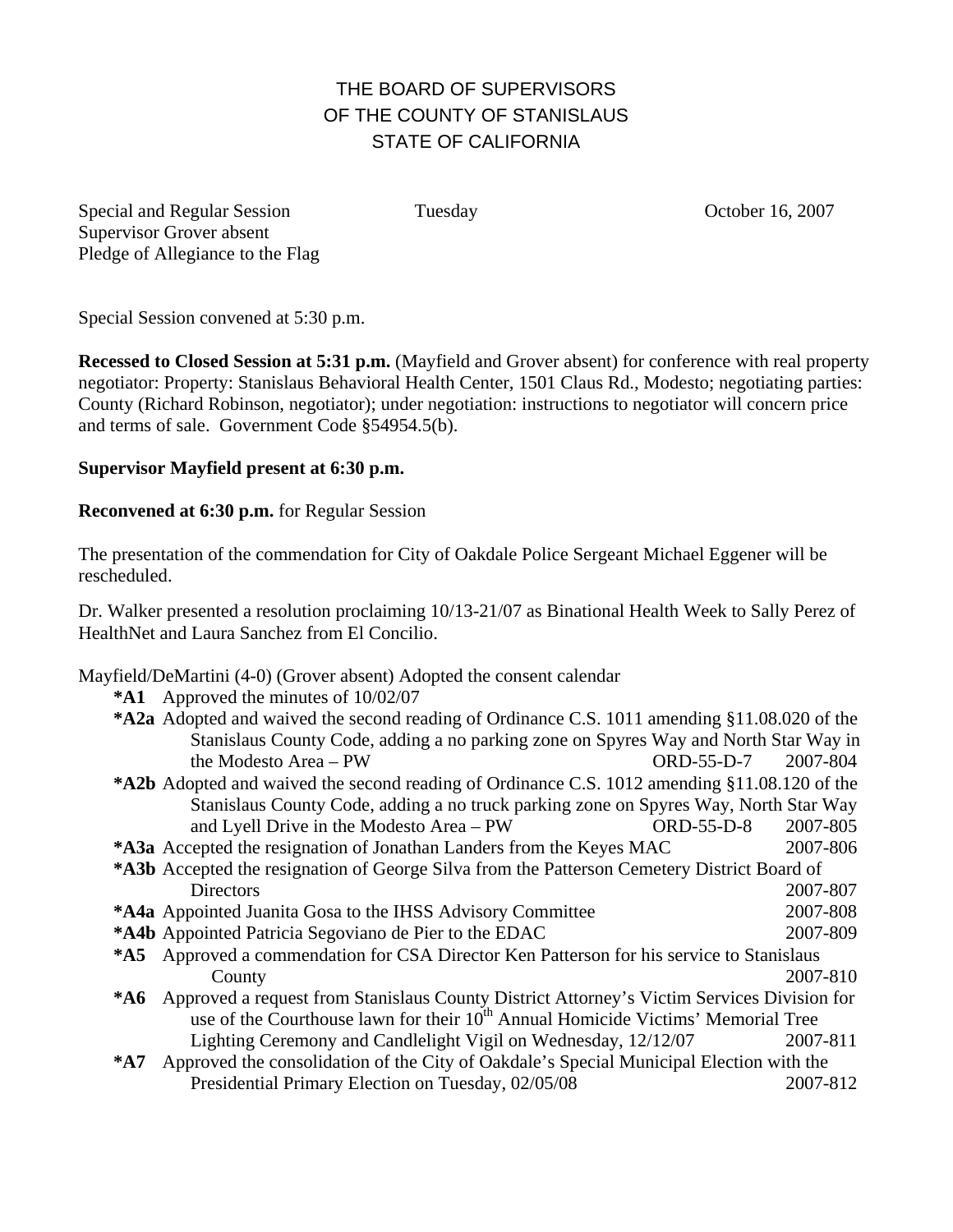- **\*B1** Introduced and waived the first reading of an Ordinance C.S. 1014 to amending Stanislaus County Code, Chapter 4.45, §4.45.010, 4.45.030, and 4.45.040 to reflect the legislative changes for increasing the time periods to apply for property tax disaster relief – Assessor ORD-55-D-10 2007-813
- **\*B2** Authorized BHRS to expend up to \$25,000 from the Behavioral Health Public Facilities Fee (PFF) fund for consulting services in support of the Information Technology Component of the Mental Health Services Act of 2004; and, directed the Auditor-Controller to increase appropriations and estimated revenue in the Mental Health Services Act fund 1507 by  $$425,000$  as detailed in the Budget Journal form – BHRS M-64-H-1 2007-814
- **\*B3** Approved a resolution commending Douglas Harms, County Assessor and Dennis Gudgel, County Agricultural Commissioner and Sealer of Weights and Measures, on being selected as the 2006 recipients of the Annual Equal Rights Award for their work in promoting equal  $\text{rights} - \text{CEO}$  2007-815
- **\*B4** Approved CSA to renew the FY 2007-08 agreement with the University of California, Davis for staff training; and, authorized the Director of CSA, or his Assistant Director Designee, to sign the agreement and any amendments not to exceed the total agreement amount of \$112,200 for FY 2007-08 – CSA 2007-816
- **\*B5** Set a public hearing on 11/20/07, at 6:40 p.m. to consider approval of the Stanislaus County District Attorney and Stanislaus County Sheriff's Department 2007/2008 FY expenditure plans for the State Supplemental Law Enforcement Services Fund (SLESF); accepted and approved the recommendation to increase appropriations and revenue in the amount of \$169,718 for the Sheriff's Adult Detention and \$221,204 for the Sheriff's Operations Legal Budget Units; and, directed the Auditor-Controller to increase appropriations and estimated revenue by \$390,922 consistent with the budget journal – Sheriff 2007-817
- **\*B6** Approved the contract between the Victims' Compensation and Government Claims Board, and the District Attorney's Office for a paralegal to track, research and report on restitution to victims of violent crimes in the amount of \$120,244; authorized the DA to sign the contract and approved the grant award agreement including any extension or amendments; and, approved a formal resolution to be submitted to the Victims' Compensation and Government Claims Board accepting the grant award – DA 2007-818
- **\*B7** Authorized the appointment of Robert Williams to the position of Manager IV for Strategic Business Technology above the midpoint of Salary Band D at \$87,360 annually, \$42.00 per hour – SBT 2007-819
- **\*C1** Finds that Ordinance C.S. 1013 is not subject to CEQA (Public Resources Code, §2100 et. seq.); and, introduced and waived the first reading of Ordinance C.S. 1013 amending §11.04.040 of the Stanislaus County Code, by adding a Speed Zone on Hackett Road in the Modesto Area – PW ORD-55-D-9 2007-820
- **\*C2** Awarded contract in the amount of \$274,049 to Collins Electrical Company, Inc., of Modesto, CA, for the construction of the Lester Road at Main Street Traffic Signal project; authorized the GSA Director/Purchasing Agent to execute a contract in the amount of \$274,049 with Collins Electrical Company, Inc.; directed the Auditor-Controller to make the necessary budget adjustments per the financial transaction sheet; authorized the Director of Public Works to execute change orders in accordance with Public Contract Code, §20142; and, upon project completion, authorized the Director of Public Works to accept the completed improvements and perform all necessary closeout activities – PW 2007-821
- **\*C3** Finds that the territory (Carmax) more particularly described in Exhibits "A" and "B" is owned by petitioners, and that petitioners ownership represents 100% of the total assessed valuation of all taxable property within the territory proposed to be annexed into said district; finds that Stanislaus County Code, §21.40.040, requires the installation of a street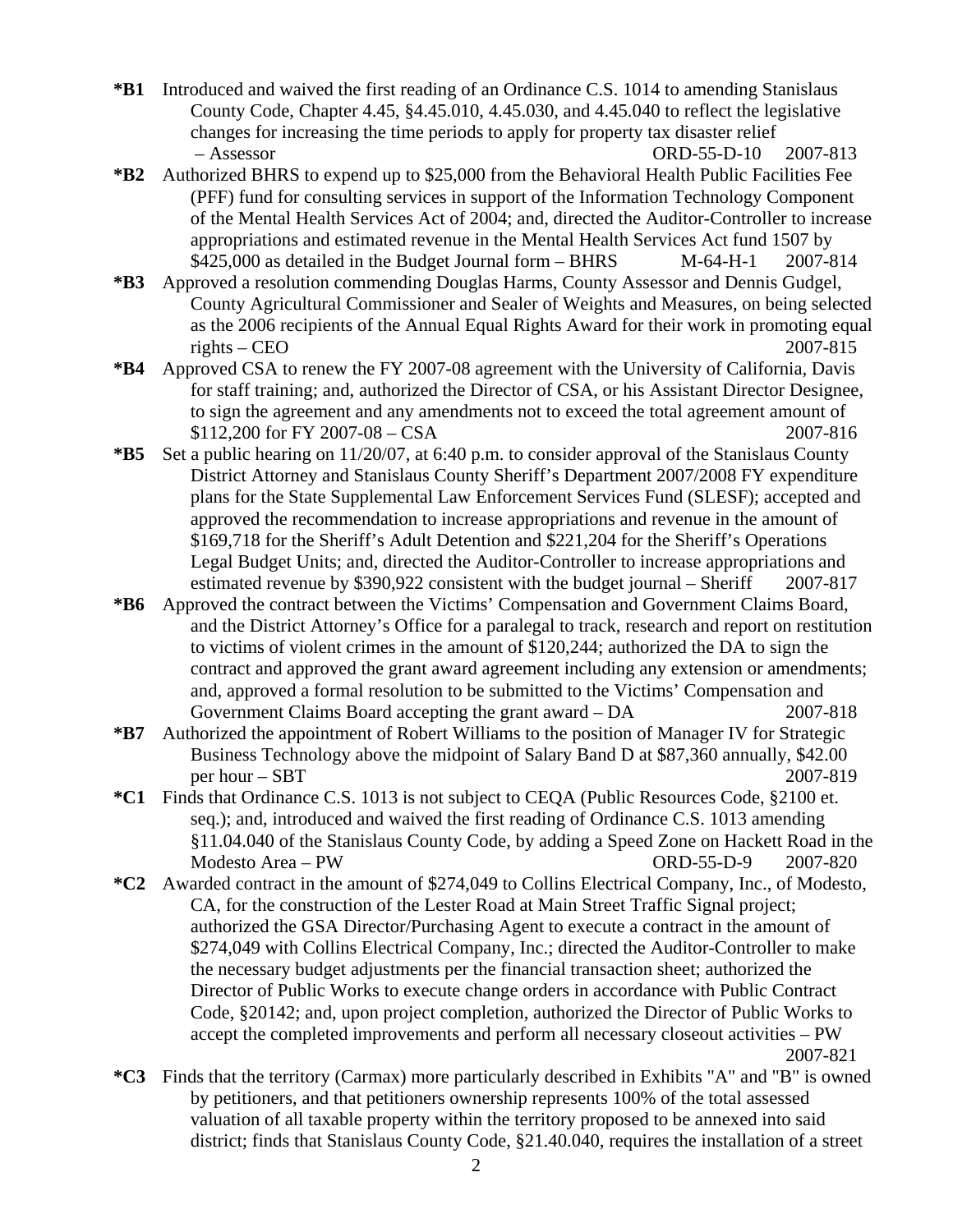lighting system to serve the territory; finds that the territory proposed to be annexed is not within the limits of any other lighting district; finds that public necessity and welfare require that the territory be annexed to the lighting district; ordered that the requirements of notice, hearing, and election shall not be applicable to this proceeding, pursuant to Streets and Highways Code, §19056; ordered that the territory be annexed to the North McHenry Lighting District of Stanislaus County; directed the Clerk of the Board to enter in the minutes of the Board of Supervisors the fact of the filing of the petition and the Board's approval of the resolution annexing to the lighting district; ordered that, pursuant to the Streets and Highways Code, §19000, et seq., the cost of conducting and maintaining the lighting district shall be assessed against the individual parcels of land within the district's boundaries; directed the Clerk of the Board of Supervisors to send a certified copy of the resolution ordering the annexation to the lighting district to the Department of Public Works, the offices of the Assessor, Elections, Auditor-Controller, and the Clerk Recorder; and, directed the Department of Public Works to send a certified copy of the resolution ordering the annexation to the lighting district and all other required documents and the processing fee to the State Board of Equalization – PW DL-29-A-8 2007-822

DeMartini/Monteith (4-0)(Grover absent) **B8** Accepted the Advisory Board on Substance Abuse Programs' Annual Report – BHRS 2007-823

Mayfield/Monteith (4-0)(Grover absent) **6:40 pm** (Grover absent) Conducted a public hearing to consider and approve a. reduction in Urgent Care Service capacity; b. the elimination of Clinical Laboratory services; c. the reduction in the Radiology Services; and, d. the reduction in the maximum income level for eligibility to the Medically Indigent Adult Program; approved the reduction-in-force and deletion of 19 filled positions in the Clinic and Ancillary budget, and further deletion of 12 vacant positions in the Clinic and Ancillary budget, one vacant position in the Indigent Health Care Program budget, and five vacant positions in the Administration budget effective 12/01/07 as outline in Attachment A; approved the reclassification of five positions from the Clinic and Ancillary budget effective 12/01/07 as outlined in Attachment A; approved the transfer of two positions from the Clinic and Ancillary budget to the Indigent Health Care Program budget; amended the Salary and Position Allocation Resolution to reflect the recommended changes as outlined in the report; and, authorized the CEO and the Managing Director of HSA to fulfill the operational activities associated with implementation of the above recommendations – HSA 2007-824

**Corr 1** Referred to the Department of Public Works, Planning and Community Development and CEO-Office of Emergency Services a letter from the Federal Emergency Management Agency (FEMA), regarding the preliminary partial Flood Insurance Study (FIS) Report and accompanying Flood Insurance Rate Map (FIRM) for the unincorporated areas of Stanislaus County, directing the County to distribute the report to appropriate community officials.

**Corr 2** Referred to the Department of Public Works, Planning and Community Development and CEO-Office of Emergency Services a second letter from the Federal Emergency Management Agency (FEMA) regarding revisions to the Flood Insurance Study (FIS) Report and Flood Insurance Rate Map (FIRM) of the unincorporated areas of Stanislaus County which are to be used for floodplain management purposes and for all flood insurance policies and renewals issued.

**Corr 3** Referred to the CEO- Office of Emergency Services, Department of Parks and Recreation and to the Fish and Wildlife Committee, a letter from the California Department of Forestry and Fire Protection regarding a fifteen day notice for public comment on the modifications to proposed regulations for Fire Hazard Severity Zones, 2007.